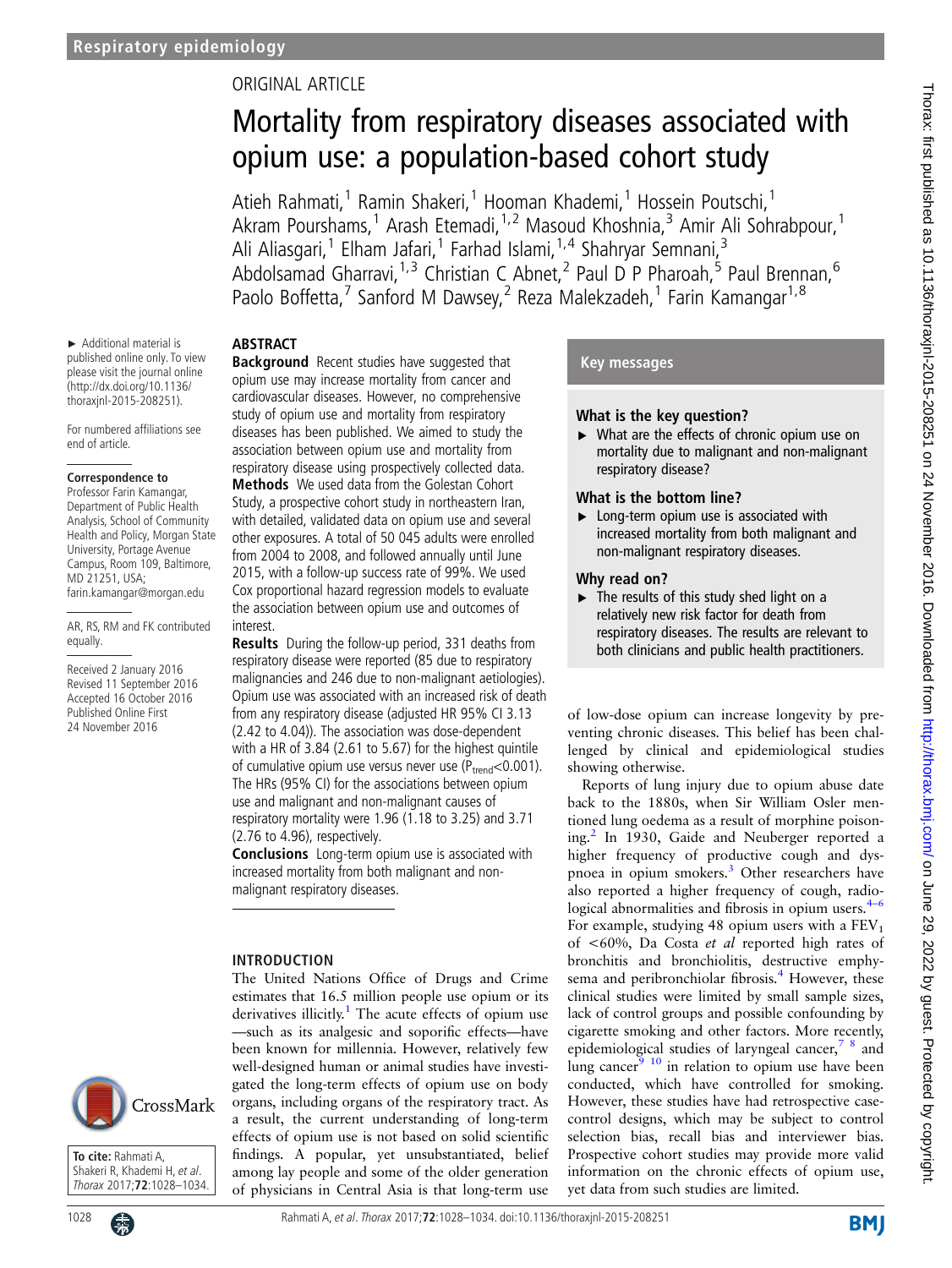We used data from the Golestan Cohort Study (GCS), a large prospective cohort study of over 50 000 individuals in northeastern Iran, to examine the association of opium use and subsequent mortality from both malignant and non-malignant respiratory diseases.

### METHODS

#### Study population

The GCS is a prospective cohort study of 50 045 adults, aged 40–75 years, from Golestan Province in northeastern Iran. A detailed description of the study population, its methods and follow-up is available elsewhere.<sup>[11 12](#page-5-0)</sup> In brief, a total of 10 033 people from Gonbad City, the largest city in the study area, and 40 012 people from 326 villages in the area were enrolled between January 2004 and June 2008. The study population is a sample of the Golestan province population, aged 40– 75 years. The primary goal was to launch a cohort of 50 000 healthy individuals, with equal numbers of men and women, 20% from urban areas and 80% of Turkmen ethnicity. A total of 16 599 urban dwellers older than 40 years were selected randomly from five areas of Gonbad City by systematic clustering based on household number. The selected inhabitants were contacted at home by specially trained health workers and invited to visit the GCS Center. In rural areas, all residents of all villages in the study catchment area who were eligible for this study were invited to participate. At the end of enrolment, compared with participants, the non-participants were more likely to be men and to live in urban areas. The distribution of participants by place of residence and ethnicity is close to the initial goal; however, possibly because of lower employment rate, participation rates in women were higher than that of men (70% vs 50%).The design and conduct of the study were approved by the ethical review boards of Digestive Disease Research Center of Tehran University of Medical Sciences, the International Agency for Research on Cancer and the US National Cancer Institute, and all participants signed a written informed consent at enrolment.

#### Exposure and other covariate assessment

Opium use was assessed using a structured questionnaire, which included detailed questions about the age of starting opium use, daily amount and frequency of use (how many days a week if weekly or more), routes of administration, opium types and the age of quitting for those who had quit. Routes of administration included opium smoking, ingestion or both. Opium types included teriak, sukhteh and shireh. Teriak is a sticky paste prepared by boiling raw opium for a few hours. Sukhteh is the dry, black residue of smoked teriak, which sticks to the opium pipe. It can be scraped from the opium pipe and ingested. Shireh is a refined opium product often made by boiling a combination of opium and sukhteh in hot water and passing the solution through filters several times. Heroin is also obtained from opium, but its use among the cohort participants was rare, so it was not a category evaluated in this study. If subjects used several types of opium, or they used opium intermittently (stopped and resumed use), data were recorded separately for each type and period of use. The accuracy of self-reported opium use in this population was evaluated by comparing selfreported opium use with the presence of codeine or morphine in urine samples of 150 cohort participants. That study showed a high accuracy for self-report of opium use in these cohort participants, with a sensitivity of 0.93 and a specificity of  $0.89$ .<sup>[13](#page-5-0)</sup>

Other potential disease determinants in the study, including age, gender, place of residence, ethnicity, marital status, tobacco

use, alcohol drinking and education were also assessed using a structures questionnaire. Place of residence was categorised as rural or urban. Ethnic background was divided into Turkmen (the main ethnic group in the area) and non-Turkmen. Tobacco and alcohol use questions included details similar to those for opium use, that is, age of starting use, daily amount and frequency of use, types of tobacco and the age of quitting consumption, if the person had quit. The main types of tobacco use in the area were cigarettes, hookah (waterpipe) and nass. Nass is a chewing tobacco product, which is a combination of tobacco, ash and lime. Alcohol was used infrequently and in small amounts.

#### Cause of death ascertainment

The follow-up methods and cause of death ascertainment in the GCS have been described in detail elsewhere.<sup>[11](#page-5-0)</sup> The follow-up team uses several methods to reach the study participants or to collect information on the cause of death. These methods include annual phone calls to study participants or their relatives, communicating with local health workers and collecting data from local death registries and cancer registries. All cohort participants are phoned annually and asked about vital status and any admission to a hospital or outpatient clinic, and the information is recorded. If the participant is not reached after seven phone calls made in a 2-week period, friends or local health workers are contacted. Using these methods, the follow-up success rate so far is over 99%.

If a death is reported, the physician in the follow-up team uses a validated verbal autopsy questionnaire to interview the closest relative of the deceased.<sup>[12](#page-5-0)</sup> In addition, the follow-up team actively pursues and collects all available medical documents such as hospital charts, physician notes, ECG reports and pathology reports from all medical centres in Golestan Province and the neighbouring provinces. Two internists independently review all collected documents to make a diagnosis according to the International Statistical Classification of Diseases-10 coding system. If the two diagnoses are concordant, the diagnosis is made. If not, a third more experienced internist reviews all documents and the two initial diagnoses to make the final diagnosis. If a final diagnosis cannot be made for any reason, the cause of death is coded as 'unknown'. For the purpose of this paper, we focused on the main respiratory causes of death, both malignant and non-malignant. The major malignant causes of death were lung cancer and laryngeal cancer. The main causes of non-malignant death were COPD, asthma and pneumonia.

#### Statistical analysis

Age-standardised mortality rates were calculated using the World Population 2000–2025 as the reference population.

We used Cox proportional hazards regression models, with age as the timescale, to estimate HRs and 95% CIs for mortality due to respiratory diseases in association with opium use. The proportional hazard assumption was verified using Schoenfeld residuals. Follow-up continued until death, loss to follow-up or 10 July 2015, whichever came first. The covariates in the adjusted models included age, sex, place or residence (rural or urban), education, marital status and any tobacco use (including cigarette smoking, hookah use or chewing nass).

Ever opium users were defined as those participants who had ever used opium at least once a week for at least 6 months. Former opium users were defined as participants who had reported quitting their habit at least 1 year before the enrolment. For current users, duration of use and cumulative use (defined as duration of use, in days, multiplied by daily amount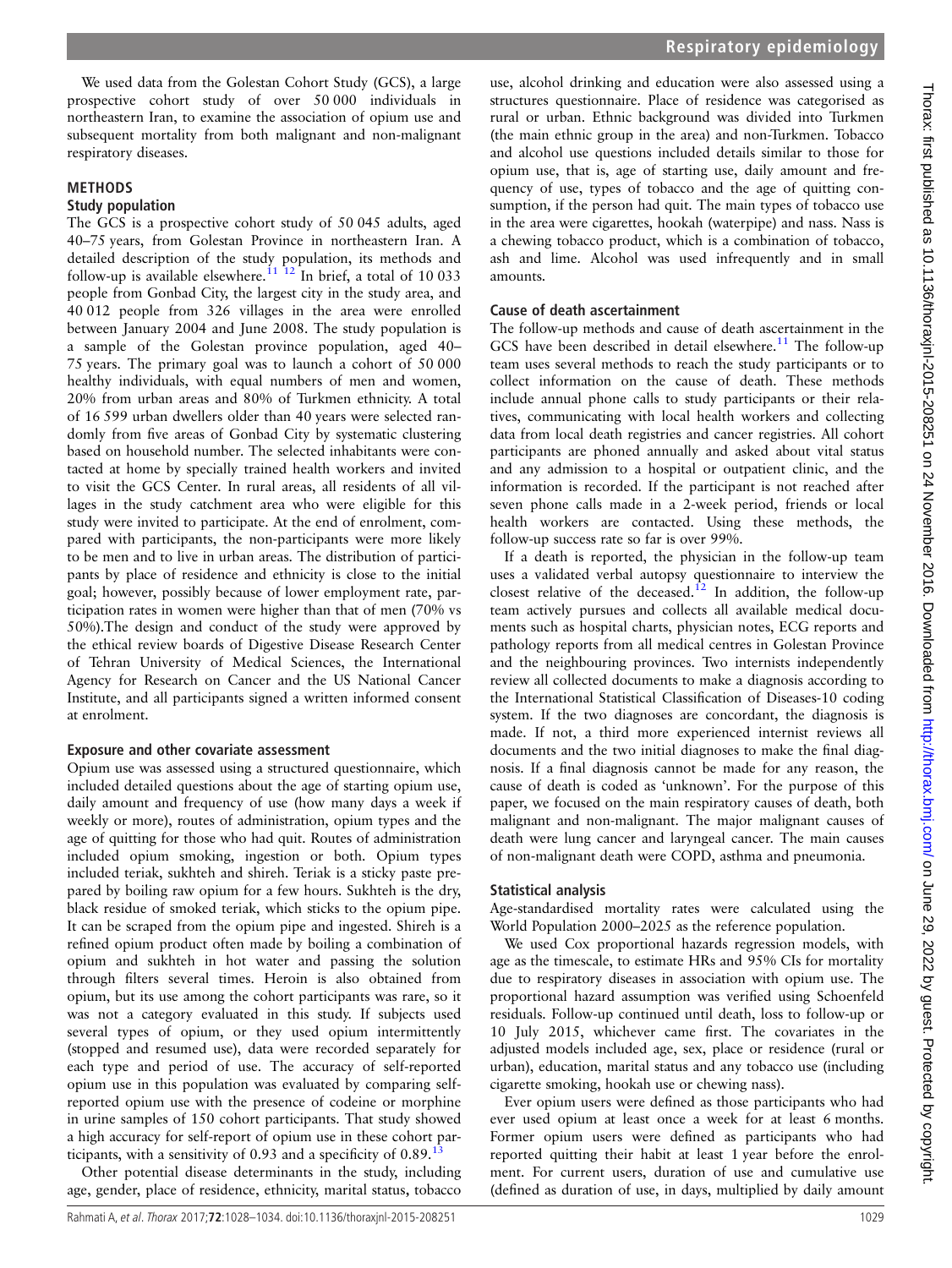## **Respiratory epidemiology**

of opium use, in nokhods, a local unit for opium consumption that weighs about 0.2 g) were categorised into quintiles to test for dose-response relationships. Data were analysed by routes of administration and types of opium used. In addition, the results are presented for death from each major type of malignant (lung cancer and laryngeal cancer) and non-malignant (COPD, asthma and pneumonia) outcomes. To address reverse causality, we conducted a sensitivity analysis excluding subjects who had used opium for <10 years, and also excluding deaths occurring in the first 24 months of follow-up.

Statistical analyses were conducted with STATA statistical software, V.12 (STATA, College Station, Texas, USA). All p values are two-sided, and p values <0.05 and 95% CIs not including one were considered as statistically significant.

#### RESULTS

During the follow-up period, 331 deaths from respiratory diseases were reported, including 85 from malignant and 246 from non-malignant diseases.

Table 1 shows the distribution of demographic factors, education and habits including alcohol consumption, cigarette smoking, in GCS, opium users and non-users. In all, 8487 of the 50 045 cohort participants (17%) of the entire cohort ever used opium. The main factors associated with higher percentage of opium use included cigarette smoking, alcohol consumption, being male, older ages, Turkmen ethnicity and rural residency.

The association of opium use with respiratory mortality is further explored in [table 2.](#page-3-0) After adjusting for age, sex, residential place, education, marital status, drinking alcohol and cumulative use of any kind of tobacco (pack-years for cigarette smoking and amount×duration of use for hookah and nass), opium consumption was associated with a statistically significant higher risk of all respiratory mortality, with an HR (95% CI) of 3.13 (2.42 to 4.04). The corresponding HRs (95% CI) for death from malignant and non-malignant causes were 1.96 (1.18 to 3.25) and 3.71 (2.76 to 4.96). When the results were divided by quintiles of duration of use or cumulative use in the current users, there were dose-response increases, with the highest HRs in the fifth quintiles and p values for trend of <0.001. Increased risks were seen for the two main types of opium products used in the area (ie, teriak and shireh), with

combination use having the highest HR. Likewise, increased risks were observed for both opium smoking and ingestion, and the highest HRs were in those who both smoked and ingested opium.

[Table 3](#page-4-0) shows opium data, stratified by type of malignancy and non-malignant diseases. Point estimates showed increased risk of lung cancer, laryngeal cancer, COPD, asthma and pneumonia associated with opium use. The results were not statistically significant for lung cancer and laryngeal cancer, but very close to significance, with lower bounds of CIs being 0.99 for both cancers. [Table 3](#page-4-0) also shows the results of sensitivity analysis excluding deaths that occurred during the first 24 months of follow-up, and also results of an analysis excluding the 3952 subjects who had used opium for <10 years. The results did not change materially after excluding deaths in the first 24 months, but the HRs were slightly stronger after excluding those who had used opium for  $\lt 10$  years.

Although we have adjusted for tobacco use, since there is a possibility that some of the increased mortality be driven from residual confounding from tobacco use or its interaction effect with opium, we performed a sensitivity analysis restricted to never smokers to assess the effect of tobacco use.

#### **DISCUSSION**

In Central Asia, some lay people and even some older physicians believe that opium use increases longevity. The reason may be pain-relieving effects of opium use, which may be misinterpreted as curative effects. However, the results of our study show that opium use is associated with increased mortality from respiratory diseases. These results add to other recent literature that opium is indeed associated with higher risk of both malignant and non-malignant diseases.

With regard to malignant diseases, a case series published in 1968 was perhaps the first study that suggested that opium may be a carcinogen, $^{14}$  $^{14}$  $^{14}$  showing potential malignant effects of opium on tongues of the users. Whereas a few other studies evaluating the carcinogenicity of opium appeared in the literature in the 1970s and early 1980s, there was a hiatus for nearly two decades, and most studies of opium and cancer have been pub-lished in the last 12 years.<sup>[15](#page-5-0)</sup> Epidemiological studies have associated opium use with increased risk of cancers of the oral

| <b>Table 1</b> Descriptive characteristics of the cohort participants, opium users and non-users |  |  |  |  |  |  |  |  |
|--------------------------------------------------------------------------------------------------|--|--|--|--|--|--|--|--|
|--------------------------------------------------------------------------------------------------|--|--|--|--|--|--|--|--|

|                         | Never opium user, n (%) | Ever opium user, n (%) |                               | Never opium user, n (%) | Ever opium user, n (%) |
|-------------------------|-------------------------|------------------------|-------------------------------|-------------------------|------------------------|
| All cohort participants | 41558 (83)              | 8487 (17)              |                               |                         |                        |
| Age categories (years)  |                         |                        | Education                     |                         |                        |
| $30 - 39$               | 306 (94)                | 19(6)                  | <b>Illiterate</b>             | 29 490 (84)             | 5628 (16)              |
| $40 - 49$               | 19 462 (85)             | 3331 (15)              | Up to 8 years                 | 8480 (79)               | 2228 (21)              |
| $50 - 59$               | 13 287 (82)             | 2845 (18)              | High school                   | 2601 (82)               | 554 (18)               |
| $60 - 69$               | 6336 (79)               | 1641(21)               | Higher education              | 987 (93)                | 77(7)                  |
| 70 or more              | 2167(77)                | 651 (23)               |                               |                         |                        |
| Gender                  |                         |                        | Ethnicity                     |                         |                        |
| Female                  | 26 456 (92)             | 2355(8)                | Non-Turkmen                   | 10 857 (85)             | 1935 (15)              |
| Male                    | 15 102 (71)             | 6132 (29)              | <b>Turkmen</b>                | 30 701 (82)             | 6552 (18)              |
| Place of residence      |                         |                        | Marital status                |                         |                        |
| Rural                   | 32 527 (81)             | 7485 (19)              | Married                       | 36 345 (83)             | 7545 (17)              |
| Urban                   | 9031 (90)               | 1002(10)               | Widow/widower, single/divorce | 5185 (85)               | 940 (15)               |
| Alcohol consumption     |                         |                        | Cigarette smoking             |                         |                        |
| Never use               | 40 754 (84)             | 7562 (16)              | Never smokers                 | 36 255 (93)             | 2933(7)                |
| Ever use                | 804 (47)                | 925 (54)               | Ever smokers                  | 5303 (49)               | 5554 (51)              |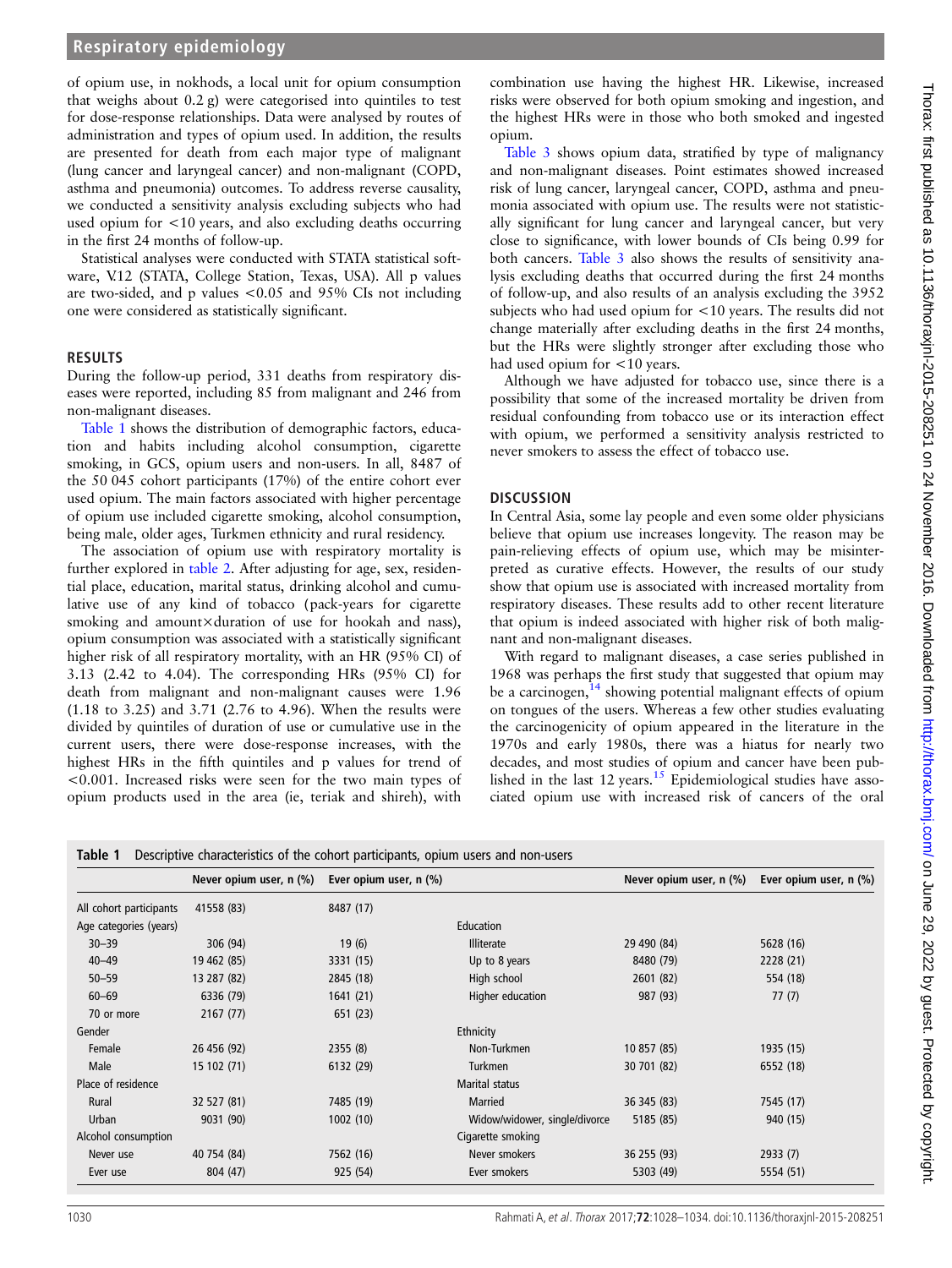|                                 | All respiratory diseases     |                               | <b>Malignant respiratory diseases</b> |                                | Non-malignant respiratory diseases |                            |
|---------------------------------|------------------------------|-------------------------------|---------------------------------------|--------------------------------|------------------------------------|----------------------------|
|                                 | No. of participants (deaths) | Cox HR* (95% CI)              | No. of participants (deaths)          | Cox HR (95% CI)                | No. of participants (deaths)       | Cox HR (95% CI)            |
| Opium use                       |                              |                               |                                       |                                |                                    |                            |
| Never users                     | 41 558 (164)                 | Reference                     | 41 558 (42)                           | Reference                      | 41 558 (122)                       | Reference                  |
| Ever users                      | 8487 (167)                   | 3.13 (2.42 to 4.04)           | 8487 (43)                             | 1.96 (1.18 to 3.25)            | 8487 (124)                         | 3.71 (2.76 to 4.96)        |
| Opium use                       |                              |                               |                                       |                                |                                    |                            |
| Never users                     | 41 558 (164)                 | Reference                     | 41 558 (42)                           | Reference                      | 41 558 (122)                       | Reference                  |
| Former users                    | 838 (19)                     | 2.85 (1.73 to 4.7)            | 838 (5)                               | 1.95 (0.73 to 5.16)            | 838 (14)                           | 3.29 (1.84 to 5.88)        |
| Currentt users                  | 7107 (143)                   | 3.31 (2.53 to 4.32)           | 7107 (38)                             | 2.11 (1.25 to 3.55)            | 7107 (105)                         | 3.92 (2.88 to 5.32)        |
| Duration of opium use           |                              |                               |                                       |                                |                                    |                            |
| Never users                     | 41 558 (164)                 | Reference                     | 41 558 (42)                           | Reference                      | 41 558 (122)                       | Reference                  |
| Former users                    | 868 (20)                     | 3.03 (1.86 to 4.95)           | 868 (5)                               | 2.01 (0.75 to 5.31)            | 868 (15)                           | 3.53 (2.01 to 6.2)         |
| 1st quintile $(\leq 3$ years)   | 1671(17)                     | 2.19 (1.32 to 3.64)           | 1671(3)                               | 1.11 $(0.34 \text{ to } 3.66)$ | 1671 (14)                          | 2.68 (1.53 to 4.71)        |
| 2nd quintile (4-7 years)        | 1486 (16)                    | 2.17 (1.28 to 3.66)           | 1486 (2)                              | 0.73 (0.17 to 3.08)            | 1486 (14)                          | 2.87 (1.63 to 5.06)        |
| 3rd quintile (8-12 years)       | 1433 (25)                    | 3.78 (2.43 to 5.89)           | 1433 (5)                              | 1.77 (0.67 to 4.66)            | 1433 (20)                          | 4.84 (2.94 to 7.94)        |
| 4th quintile (13-20 years)      | 1577 (33)                    | 3.61 $(2.41 \text{ to } 5.4)$ | 1577 (10)                             | 2.58 (1.22 to 5.44)            | 1577 (23)                          | 4.04 $(2.51$ to 6.5)       |
| 5th quintile (>20 years)        | 1452 (56)                    | 4.14 (2.89 to 5.94)           | 1452 (18)                             | 3.01 (1.55 to 5.81)            | 1452 (38)                          | 4.66 (3.04 to 7.15)        |
|                                 |                              | $p$ for trend < $0.000$       |                                       | $p$ for trend < $0.001$        |                                    | $p$ for trend < $0.000$    |
| Opium cumulative use            |                              |                               |                                       |                                |                                    |                            |
| Never users                     | 41 558 (164)                 | Reference                     | 41 558 (42)                           | Reference                      | 41 558 (122)                       | Reference                  |
| Former users                    | 868 (20)                     | 2.99 (1.84 to 4.88)           | 868 (5)                               | 1.99 (0.75 to 5.27)            | 868 (15)                           | 3.47 (1.98 to 6.1)         |
| 1st quintile $(\leq 1148)$      | 1524 (18)                    | 2.27 (1.38 to 3.73)           | 1524(2)                               | 0.73 (0.17 to 3.09)            | 1524 (16)                          | $3(1.76 \text{ to } 5.11)$ |
| 2nd quintile (1149 to 4383)     | 1524 (22)                    | 2.75 (1.74 to 4.36)           | 1524 (5)                              | 1.64 (0.63 to 4.28)            | 1524 (17)                          | 3.27 (1.94 to 5.51)        |
| 3rd quintile (4384 to 12 054))  | 1524 (25)                    | 3.03 (1.95 to 4.71)           | 1524(6)                               | 1.92 (0.78 to 4.68)            | 1524 (19)                          | 3.55 (2.15 to 5.88)        |
| 4th quintile (12 055 to 30 681) | 1570 (38)                    | 4.15 (2.82 to 6.08)           | 1570 (9)                              | 2.38 (1.09 to 5.18)            | 1570 (29)                          | 5.05 (3.26 to 7.83)        |
| 5th quintile (>30 682)          | 1477 (44)                    | 3.84 (2.61 to 5.67)           | 1477 (16)                             | 2.95 (1.48 to 5.88)            | 1477 (28)                          | 4.13 (2.57 to 6.64)        |
|                                 |                              | p for trend $<$ 0.000         |                                       | p for trend $<$ 0.001          |                                    | $p$ for trend < $0.000$    |
| Type of opium product           |                              |                               |                                       |                                |                                    |                            |
| Never users                     | 41 558 (164)                 | Reference                     | 41 558 (42)                           | Reference                      | 41 558 (122)                       | Reference                  |
| Teriak only                     | 7308 (142)                   | 3.11 (2.39 to 4.04)           | 7308 (37)                             | 2.01 (1.19 to 3.35)            | 7308 (105)                         | 3.63 (2.69 to 4.9)         |
| Shireh only                     | 781 (13)                     | 2.91 (1.62 to 5.21)           | 781 (2)                               | 1.06 (0.25 to 4.53)            | 781 (11)                           | 3.99 (2.11 to 7.56)        |
| Combinations                    | 398 (12)                     | 4.31 (2.31 to 8.01)           | 398 (4)                               | 3.06 (1.02 to 9.18)            | 398 (8)                            | 4.88 (2.31 to 10.37)       |
| Route of administration         |                              |                               |                                       |                                |                                    |                            |
| Never users                     | 41 558 (164)                 | Reference                     | 41 558 (42)                           | Reference                      | 41 558 (122)                       | Reference                  |
| Smoking                         | 5804 (66)                    | 2.21 (1.61 to 3.01)           | 5804 (21)                             | 1.69 (0.94 to 3.03)            | 5804 (45)                          | 2.39 (1.65 to 3.45)        |
| Ingestion                       | 2182 (79)                    | 4.57 (3.35 to 6.23)           | 2186 (17)                             | 2.29 (1.21 to 4.36)            | 2186 (63)                          | 5.79 (4.08 to 8.21)        |
| Both methods                    | 497 (21)                     | 5.65 (3.45 to 9.25)           | 497 (5)                               | 2.99 (1.11 to 8.06)            | 497 (16)                           | 7.17 (4.07 to 12.62)       |

<span id="page-3-0"></span>Table 2 HRs for the association between opium use and respiratory disease mortality by type of opiate used, route of administration and cumulative use

\*Adjusted for age, sex, residential place, education, marital status, drinking alcohol and cumulative use of any type of tobacco (pack-years for cigarette and amount×duration of use for hookah and nass).<br>†Excluding 542 who

1031 Rahmati A, et al. *Thora*x 2017;72:1028-1034. doi:10.1136/thoraxjnl-2015-208251<br>The Sammati A, et al. *Thorax 2017;12:1028-1034. doi:10.1136/thoraxjnl-2015-208251 (19th Corportion Stammer Depending Corportion Dependi*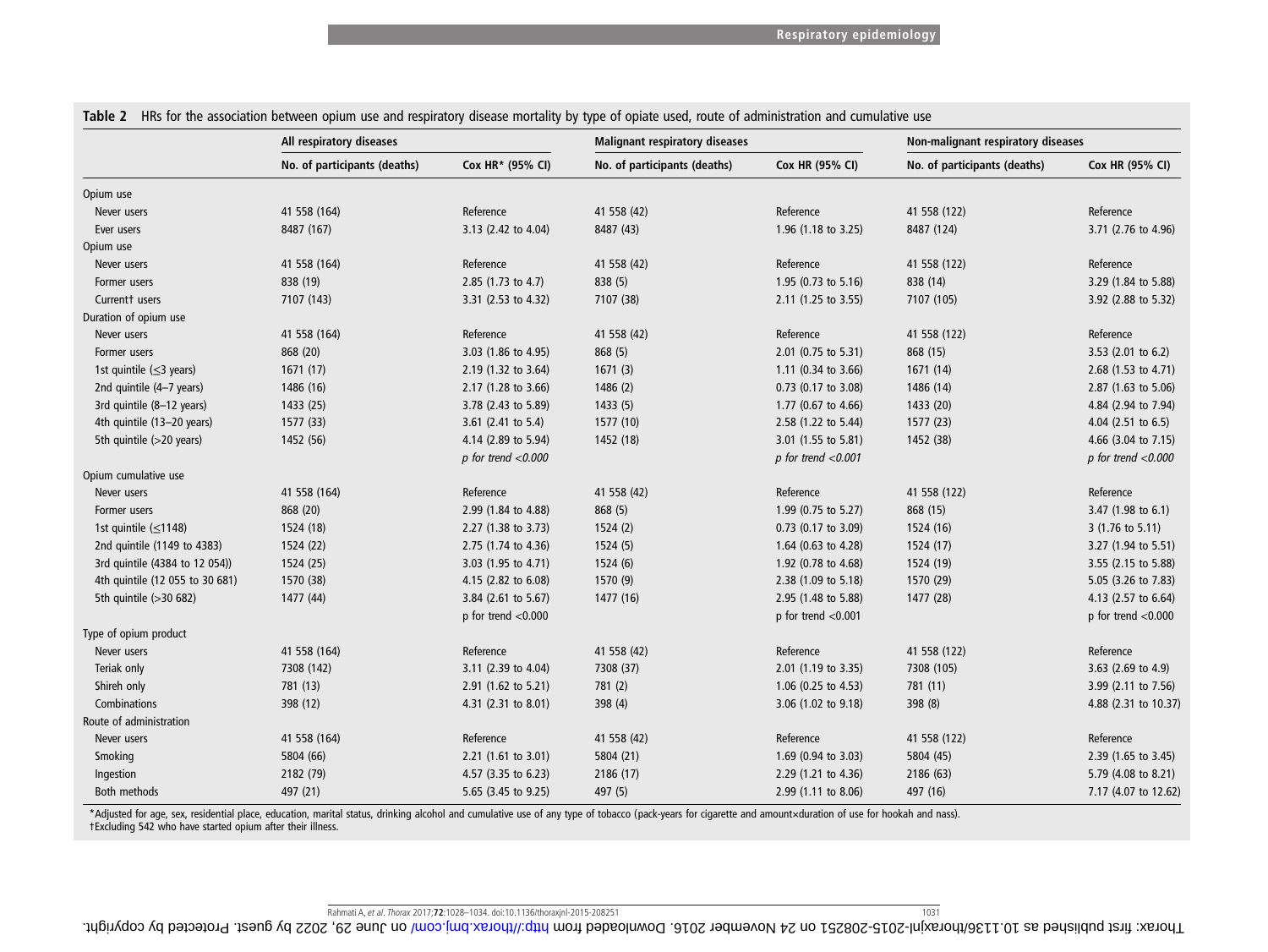<span id="page-4-0"></span>

|                                                           | Age, mean (SD) cohort | Opium users (8487) vs<br>non-users (41 558)* | Number | Opium users (8349) vs<br>non-users (41 320)+ |     | Opium users (4535) vs<br>Number non-users (41 558)# |
|-----------------------------------------------------------|-----------------------|----------------------------------------------|--------|----------------------------------------------|-----|-----------------------------------------------------|
| 52.1 (9.02)<br>50045<br>The entire cohort                 |                       |                                              |        |                                              |     |                                                     |
| 60.8 (9.49)<br>នា<br>All respiratory mortality            |                       | $3.13(2.42 - 4.04)$                          | 278    | $2.99(2.26 - 3.96)$                          | 279 | 3.44 (2.55-4.65)                                    |
| 59.6 (9.47)<br>Malignant respiratory mortality            |                       | $1.96(1.18 - 3.25)$                          |        | $.83(1.02 - 3.29)$                           |     | $2.66(1.53 - 4.62)$                                 |
| 59.2 (9.02)<br>Lung cancer                                |                       | 1.73 (0.99-3.03)                             |        | $.61(0.82 - 3.14)$                           | 55  | 2.42 (1.32-4.46)                                    |
| 61.5(11.5)<br>Laryngeal cancer                            |                       | $3.46(0.99 - 12.07)$                         |        | $2.92(0.81 - 10.51)$                         |     | $4.16(1.1 - 15.74)$                                 |
| 61.2 (9.47)<br>246<br>Non-malignant respiratory mortality |                       | 3.71 (2.76-4.96)                             | 213    | 3.47 (2.53-4.76)                             |     | 3.89 (2.73-5.55)                                    |
| 62.1 (8.77)<br>GeO                                        |                       | 7.21 (4.46-11.65)                            |        | 7.03 (4.11-12.02)                            |     | $7.54(4.33 - 13.14)$                                |
| 58.6 (9.05)<br>38<br>Asthma                               |                       | $3.87(1.85 - 8.11)$                          |        | $3.51(1.57 - 7.81)$                          |     | $5.01(2.11 - 11.86)$                                |
| 61.5(10.4)<br>99<br>Pneumonia                             |                       | 3.01 (1.67-5.37)                             |        | 2.92 (1.58-5.38)                             | 52  | 2.36 (1.08-5.14)                                    |
| 61.4(9.8)<br>45<br><b>Other</b>                           |                       | $1.09(0.48 - 2.45)$                          |        | $1.11(0.47 - 2.57)$                          | 42  | $1.31(0.49 - 3.44)$                                 |

cavity,  $14 \times 16$  larynx,  $7 \times 8$  lung,  $9 \times 10$  oesophagus,  $17-20$  $17-20$  $17-20$  stomach  $20-23$ and bladder.<sup>[24](#page-5-0)-29</sup> The two previous epidemiological studies of opium in relation to laryngeal cancer<sup>[7 8](#page-5-0)</sup> had a retrospective casecontrol design and showed statistically significant increased risks, with ORs close to 10. Previous studies<sup>9</sup> <sup>10</sup> have also shown an increased risk of lung cancer, with relative risks of close to 2 or 3 in opium users. Our study results did not show statistically signi ficant increased risks of lung cancer or laryngeal cancer in opium users, but the point estimates of the HRs were above 1 and consistent with the findings of the previous studies. Therefore, lack of signi ficance may be due to relatively small numbers of death (especially from laryngeal cancer) and hence low statistical power.

The epidemiological findings showing increased risk of several cancers with opium use are supported by laboratory studies showing that, after metabolic activation, opium dross has mutagenic activity in Salmonella typhimurium strains TA98 and TA100; $30$  causes frameshift mutations in S. typhimurium strains TA1538 and TA98<sup>[29](#page-6-0)</sup> and induces sister chromatid exchanges.<sup>[31](#page-6-0)</sup> These effects are mostly attributed to nitrogen-containing heterocyclic compounds derived from pyrolysis of morphine. $32$  Studies have also shown that opium use may be associated with higher risk of other chronic diseases, such as cardiovascular diseases.<sup>[33](#page-6-0)</sup>

There is also some relatively old literature on the effects of opium on non-malignant diseases of the lungs and pleura.<sup>[3](#page-5-0)-6</sup> Whereas these studies were case series, and not formally controlled for smoking cigarettes, they still provide important insights. For example, comparing studies of opium users (nearly all of whom also smoked cigarettes) with those who only smoked cigarette (and not opium), Da Costa et al found that the prevalence of parenchymal and pleural fibrosis was much higher in those who used opium. [4](#page-5-0) In addition, there were distinctive radiographic features—described as ill-defined nodular shadows with or without reticular patterns —in opium users that were not seen in pure cigarette smokers. [4](#page-5-0) More recent study from the UK has also shown the association between heroin inhalation and early onset emphysema. $34$  Our results are consistent with the findings of these clinical studies, and suggest an increased risk of death from asthma, COPD and pneumonia associated with opium use.

Cigarette smoking increases the risk of lung cancer in this population, as it does in other populations. However, for reasons that are not completely understood, probably due to the presence of other strong risk factors, $35$  lower overall amount of smoking or starting smoking later in life, tobacco smoking in Iran is a much weaker risk factor for total mortality, lung cancer and other diseases, than what is reported elsewhere. This has been shown repeatedly in studies in the 1970s, as well as in more recent studies. In the GCS, for example, the adjusted HR for opium and mortality was 1.86, whereas the adjusted for smoking and mortality was  $\lt 1.30^{36}$  $\lt 1.30^{36}$  $\lt 1.30^{36}$  In case-control studies in the  $1970s$ ,  $37$  as well as in more recent case-control studies, tobacco smoking increased the risk of oesophageal squamous cell carcinom (OSCC) less than twofold, $17$  was not associated with increased risk of gastric cancer<sup>[38](#page-6-0)</sup> and was not associated with risk of pancreatic cancer.<sup>[39](#page-6-0)</sup> We also see a relatively weak HR for lung cancer. Therefore, cigarette smoking cannot be a major source of confounding.

For a factor to be a major confounder, it has to be a strong risk factor of the outcome, so we believe that tobacco smoking is not major confounder but may interact with opium in causing cancer. In this study, using opium plus smoking increased the risk of cancer far beyond smoking alone, whereas opium uses alone did not increase risk of cancer. This finding, the points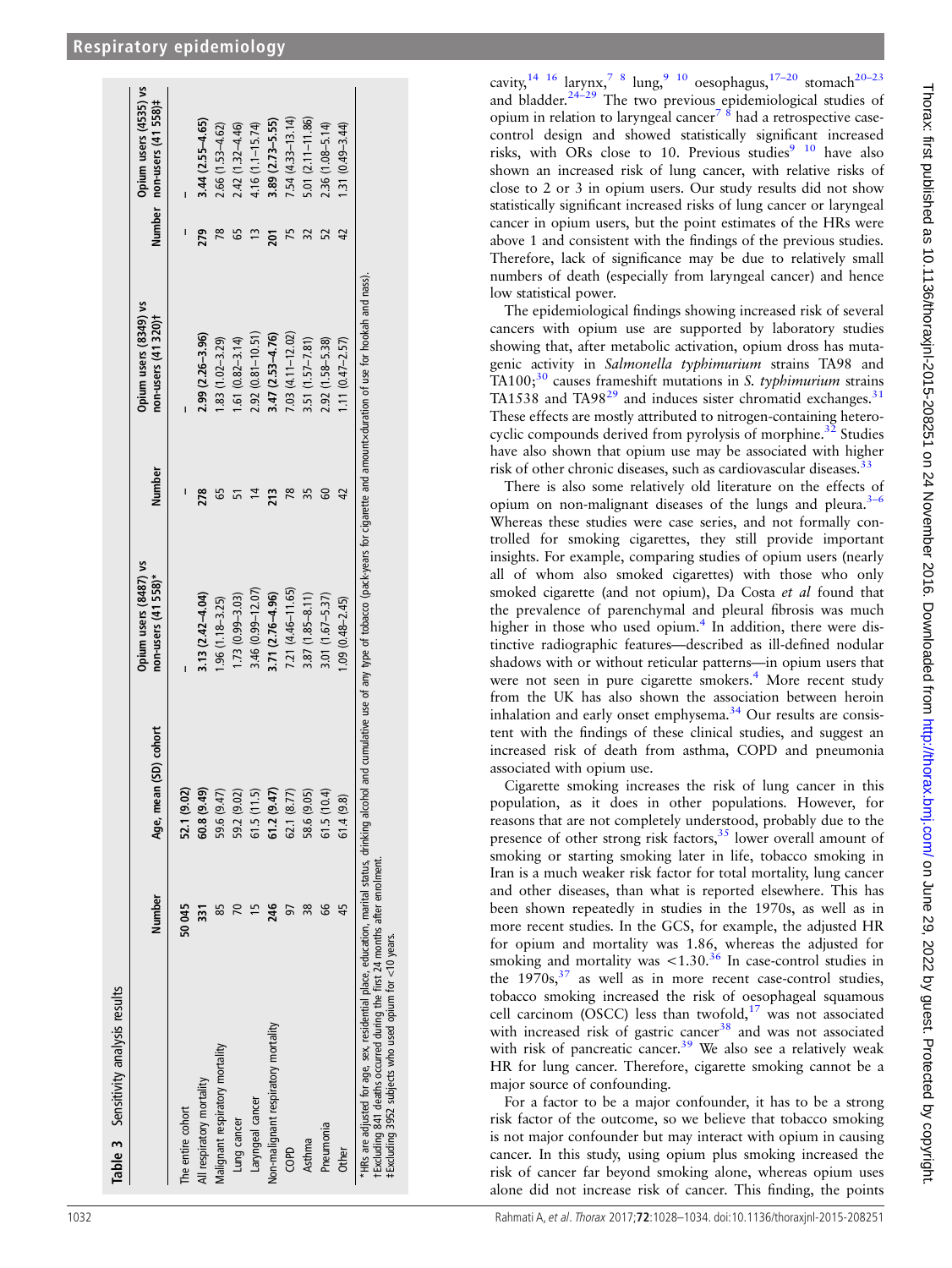<span id="page-5-0"></span>discussed above and results of other studies of opium and cancer collectively suggest an interaction as the most plausible explanation. However, there may be other alternative explanations too.

The strengths of our study include its prospective design, large sample size, extensive data collection for the exposure of interest (opium) and potential confounders (eg, cigarette smoking, age and sex) and conducting sensitivity analyses. In order to decrease the possibility of bias, the medical doctors who determined the causes of death were unaware of the history of opium use by the deceased (blind evaluation).

However, the study has limitations too. Although the accuracy of self-reported opium use in this population is high, some degree of misclassification due to recall bias is possible. On the other hand, there may be also some degrees of misclassification of cause of death, in spite of the validity of the verbal autopsy. Despite conducting a sensitivity analysis, reverse causality cannot be ruled out. COPD, asthma and laryngeal cancer are all associated with chronic coughs, and opium is a well-known antitussive. Therefore, it is possible that those who developed these diseases in Golestan Province used opium to suppress their cough, and excluding only 1 year may not be adequate to capture that. Also, small numbers of deaths in some subgroups (eg, laryngeal cancer) may result in low statistical power. Relatively little mechanistic studies have been done on the effects of chronic use of opium, so further research is needed to elucidate the mechanisms and check the plausibility of the findings.

In conclusion, our study showed an association between longterm opium use and higher mortality from both malignant and non-malignant respiratory causes. This study adds to the current literature showing detrimental health effects of long-term opium use.

#### Author affiliations <sup>1</sup>

<sup>1</sup>Digestive Oncology Research Center, Digestive Disease Research Institute, Shariati Hospital, Tehran University of Medical Sciences, Tehran, Iran

<sup>2</sup> Division of Cancer Epidemiology and Genetics, National Cancer Institute, Bethesda, Maryland, USA

<sup>3</sup>Golestan Research Center of Gastroenterology& Hepatology (GRCGH), Golestan University of Medical Sciences, Gorgan, Iran

4 American Cancer Society, Atlanta, Georgia, USA

<sup>5</sup>Departments of Oncology and Public Health and Primary Care University of Cambridge, Cambridge, UK

<sup>6</sup>International Agency for Research on Cancer, Lyon, France

<sup>7</sup>The Tisch Cancer Institute and Institute for Translational Epidemiology, Icahn School of Medicine at Mount Sinai, New York, New York, USA

<sup>8</sup>Department of Public Health Analysis, School of Community Health and Policy, Morgan State University, Baltimore, Maryland, USA

Acknowledgements We thank the study participants for their cooperation over many years; the behvarz (community health workers) in the study areas for their help; Goharshad Goglani, Karim Aghcheli, Mehdi Nouraei, Akbar Fazeltabar Malekshah, Nasser Rakhshani, Masoud Sotoudeh, Ali Yoonessi, Mohsen Sadatsafavi, Alireza Sadjadi, Amir Sharifi and Mohammad R Akbari from DDRC. We also thank the general physicians, nurses and nutritionists in the enrolment teams for their collaboration and assistance and Golestan University of Medical Sciences (Gorgan, Iran), the Golestan health deputies and the chiefs of the Gonbad and Kalaleh health districts for their close collaboration and support.

Contributors Conception or design of the work: AR, RS, HK, RM, FK, PB, SMD, CCA, PDPP and PBr. The acquisition, analysisor interpretation of data for the work: AR, RS, HK, HP, AE, MK, AAS, AA, EJ, FI, SS, SG and FK. Drafting the manuscript for important intellectual content: AR, RS, FK, RM, FI, PB, CCA and SMD. Taking responsibility for the integrity of the work as a whole, from inception to published article: FK, RM, PB, SMD and CCA.

Funding The Golestan Cohort Study was supported by Tehran University of Medical Sciences (grant no: 81/15), Cancer Research UK (grant no: C20/A5860), Intramural Research Program of the US National Cancer Institute, National Institutes of Health and through various collaborative research agreements with the International Agency for Research on Cancer. The study has also received special support from the Social Security Organisation of Iran Golestan Branch.

## Competing interests None declared.

Patient consent Obtained.

Ethics approval Ethical review boards of Digestive Disease Research Center of Tehran University of Medical Sciences, the International Agency for Research on Cancer and the US National Cancer Institute.

Provenance and peer review Not commissioned; externally peer reviewed.

# **REFERENCES**

- 1 UNODC. World Drug Report\_2011: United Nations Office on Drugs and Crime, 2011. [http://www.unodc.org/documents/data-and-analysis/WDR2011/The\\_](http://www.unodc.org/documents/data-and-analysis/WDR2011/The_opium-heroin_market.pdf) [opium-heroin\\_market.pdf](http://www.unodc.org/documents/data-and-analysis/WDR2011/The_opium-heroin_market.pdf)
- 2 Osler W. Oedema of left lung-morphia poisoning. Montreal Gen Hosp Rep 1880;1:291.
- 3 Gaide LJ, Neuberger L. Le visage inconnu de l'opium: Impr. d'Extrême-Orient, 1930.
- Da Costa JL, Tock EP, Boey HK. Lung disease with chronic obstruction in opium smokers in Singapore. Clinical, electrocardiographic, radiological, functional and pathological features. Thorax 1971;26:555–71.
- 5 Mazaud R, Andre L, Cuu L, et al. Le poumon des fumeurs dopium. Presse Medicale 1963;71:1800.
- 6 Khoo F, HENO TC, Koon LH. An unusual form of reticulated lung disease, probably an unidentified type of pneumoconiosis. A preliminary report. Singapore Med J 1960;1:96–8.
- 7 Khoo R. Radiotherapy of carcinoma of the larynx. Ann Acad Med Singapore 1981;10:307–10.
- 8 Mousavi MR, Damghani MA, Haghdoust AA, et al. Opium and risk of laryngeal cancer. [Laryngoscope](http://dx.doi.org/10.1097/00005537-200311000-00016) 2003;113:1939–43.
- MacLennan R, Da Costa J, Day NE, et al. Risk factors for lung cancer in Singapore Chinese, a population with high female incidence rates. [Int J Cancer J Int du](http://dx.doi.org/10.1002/ijc.2910200606) [Cancer](http://dx.doi.org/10.1002/ijc.2910200606) 1977;20:854–60.
- Masjedi MR, Naghan PA, Taslimi S, et al. Opium could be considered an independent risk factor for lung cancer: a case-control study. [Respiration](http://dx.doi.org/10.1159/000338559) 2013;85:112–8.
- 11 Pourshams A, Khademi H, Malekshah AF, et al. Cohort profile: the Golestan Cohort Study, a prospective study of oesophageal cancer in northern Iran. [Int J Epidemiol](http://dx.doi.org/10.1093/ije/dyp161) 2010;39:52–9.
- 12 Khademi H, Etemadi A, Kamangar F, et al. Verbal autopsy: reliability and validity estimates for causes of death in the Golestan Cohort Study in Iran. PLOS ONE 2010;5:e11183.
- 13 Abnet CC, Saadatian-Elahi M, Pourshams A, et al. Reliability and validity of opiate use self-report in a population at high risk for esophageal cancer in Golestan, Iran. Cancer Epidemiol Biomarkers Prev 2004;13:1068–70.
- Lyons D, Yazdi I. The carcinogenic potentials of 'opium smoker's tongue'. J Oral Med 1968;24:67–72.
- 15 Kamangar F, Shakeri R, Malekzadeh R, et al. Opium use: an emerging risk factor for cancer? [Lancet Oncol](http://dx.doi.org/10.1016/S1470-2045(13)70550-3) 2014;15:e69–77.
- 16 Fahmy MS, Sadeghi A, Behmard S. Epidemiologic study of oral cancer in Fars Province, Iran. [Community Dent Oral Epidemiol](http://dx.doi.org/10.1111/j.1600-0528.1983.tb01354.x) 1983;11:50-8.
- 17 Nasrollahzadeh D, Kamangar F, Aghcheli K, et al. Opium, tobacco, and alcohol use in relation to oesophageal squamous cell carcinoma in a high-risk area of Iran. [Brit J Cancer](http://dx.doi.org/10.1038/sj.bjc.6604369) 2008;98:1857–63.
- 18 Shakeri R, Kamangar F, Nasrollahzadeh D, et al. Is opium a real risk factor for esophageal cancer or just a methodological artifact? Hospital and neighborhood controls in case-control studies. PLoS ONE 2012;7:e32711.
- Ghadirian P, Stein GF, Gorodetzky C, et al. Oesophageal cancer studies in the Caspian littoral of Iran: some residual results, including opium use as a risk factor. [Int J Cancer J Int du Cancer](http://dx.doi.org/10.1002/ijc.2910350505) 1985;35:593-7.
- 20 Malekzadeh MM, Khademi H, Pourshams A, et al. Opium use and risk of mortality from digestive diseases: a prospective cohort study. [Am J Gastroenterol](http://dx.doi.org/10.1038/ajg.2013.336) 2013;108:1757–65.
- 21 Shakeri R, Malekzadeh R, Etemadi A, et al. Opium; an emerging risk factor for gastric adenocarcinoma. [Int J Cancer](http://dx.doi.org/10.1002/ijc.28018) 2013;133:455-61.
- 22 Naghibzadeh TA, Khanjani N, Yazdi FV, et al. Opium as a risk factor for upper gastrointestinal cancers: a population-based case-control study in Iran. Arch Iran Med 2014;17:2–6.
- 23 Sadjadi A, Derakhshan MH, Yazdanbod A, et al. Neglected role of hookah and opium in gastric carcinogenesis: a cohort study on risk factors and attributable fractions. [Int J Cancer J Int du Cancer](http://dx.doi.org/10.1002/ijc.28344) 2014;134:181–8.
- 24 Aliasgari MA, Kaviani A, Gachkar L, et al. Is bladder cancer more common among opium addicts? Urol J 2004;1:253–5.
- 25 Behmard S, Sadeghi A, Mohareri MR, et al. Positive association of opium addiction and cancer of the bladder. Results of urine cytology in 3,500 opium addicts. Acta Cytol 1981;25:142–6.
- 26 Hosseini SY, Safarinejad MR, Amini E, et al. Opium consumption and risk of bladder cancer: a case-control analysis. [Urol Oncol-Semin Ori](http://dx.doi.org/10.1016/j.urolonc.2008.10.016) 2010;28:610-16.
- 27 Sadeghi A, Behmard S, Vesselinovitch SD. Opium: a potential urinary bladder carcinogen in man. [Cancer](http://dx.doi.org/10.1002/1097-0142(197906)43:6<2315::AID-CNCR2820430622>3.0.CO;2-J) 1979;43:2315-21.